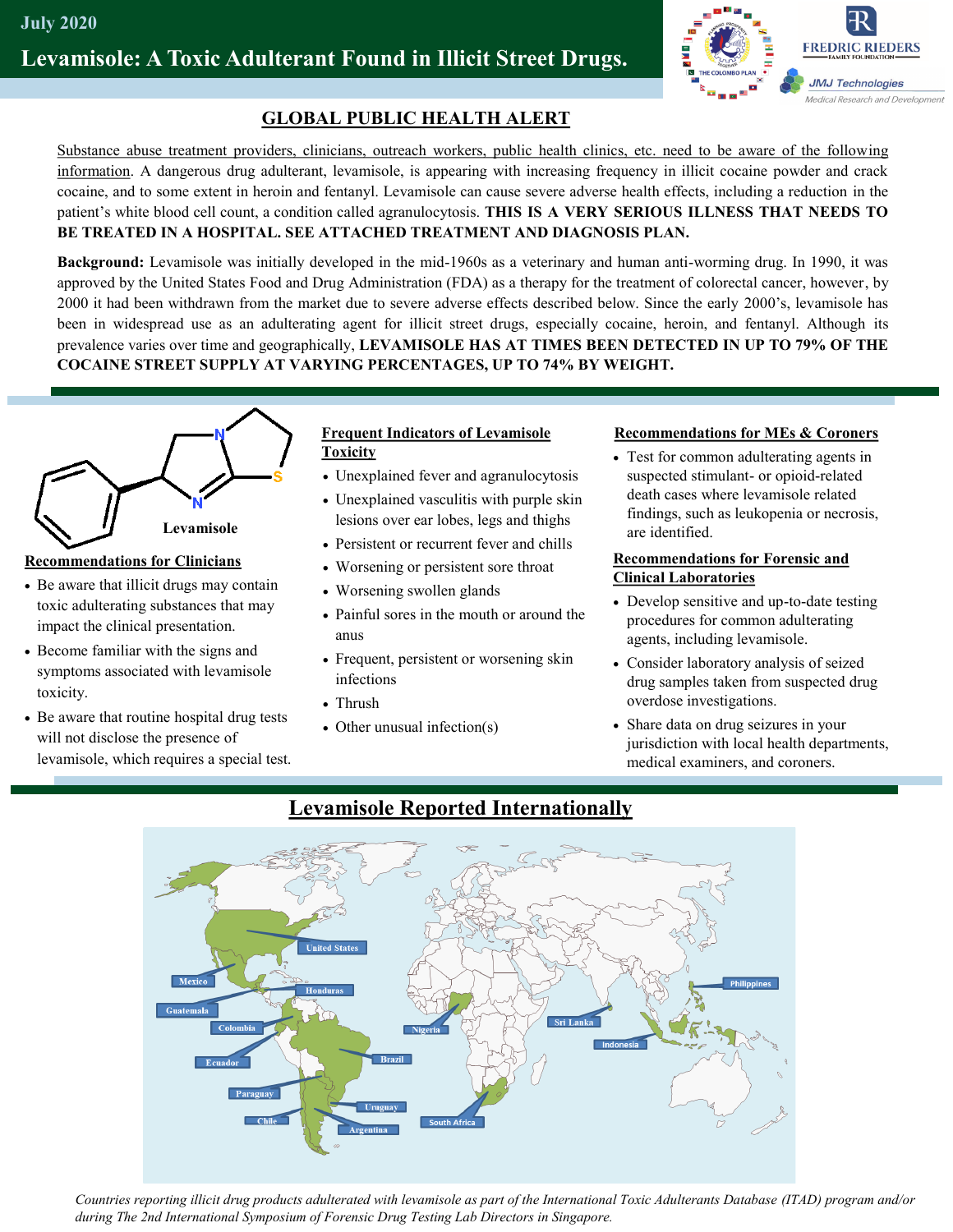

**Health Impacts:** Ingesting illicit drugs mixed with levamisole can seriously reduce a person's white blood cell count, suppressing immune function and the body's ability to fight off even minor infections.

People who snort, smoke, or inject cocaine or heroin contaminated with **levamisole can experience rapidly-developing, lifethreatening infections**.

Levamisole is also associated with an array of adverse effects, many of which are immunologic/autoimmune in origin. **Classic signs of levamisole toxicity involve dangerously low levels of white blood cells, particularly granulocytes, which impacts the body's immune response and defense against infection**. Although leukopenia and agranulocytosis generally resolve upon drug discontinuation, they may on occasion prove to be fatal.

A variety of **levamisole-induced adverse cutaneous effects may occur. These range from purple-colored skin rashes (purpura), leg ulcers, and visible necrotized tissue**, and are generally vasculitic in nature. In many patients with skin necrosis, infections are common, and reconstructive surgery may be required.

The adverse symptoms of **levamisole-adulterated drugs may resolve on their own by abstaining from illicit drug use and coadministration of corticosteroids**. More severe cases can lead to further complications, leading to amputations and/or death.

**People with substance abuse disorder may be more vulnerable to COVID-19 due to the drug's effects on the immune system**. The problem is further exacerbated by the addition of adulterants like levamisole that results in a decrease of white blood cells that lower immunity and increase susceptibility to such infections.

Health providers should consider the possibility of exposure to cocaine adulterated with levamisole in patients with the following symptoms: nausea, vomiting, headache, metallic taste, and diarrhea. Additional effects of abdominal pain, malaise, myalgia, flu-like syndrome, rash, insomnia, sensory stimulation, dizziness, blurred vision, vertigo, impaired coordination, impaired thinking, motor aphasia, diplopia, cramps, weakness, fatigue, seizures, and epilepsy have been reported.

**Clinical effects** can include memory loss, lethargy, paresthesia, ataxia and even coma.

#### **References and Related Articles:**

The 2nd International Symposium of Forensic Drug Testing Lab Directors, Singapore July 22-25, 2019. Organized by the Colombo Plan Secretariat on behalf of the Bureau of International Narcotics and Law Enforcement Affairs (INL) and United States Department of State, reported January 9, 2020.

Volkow, N. COVID-19: Potential Implications for Individuals with Substance Use Disorders, NIDA, March 24, 2020. [https://](https://www.drugabuse.gov/about-nida/noras-blog/2020/04/covid-19-potential-implications-individuals-substance-use-disorders) [www.drugabuse.gov/about](https://www.drugabuse.gov/about-nida/noras-blog/2020/04/covid-19-potential-implications-individuals-substance-use-disorders)-nida/noras-blog/2020/04/covid-19-potential-implications-individuals-substance-use-disorders Brunt TM, et al. (2017). Adverse effects of levamisole in cocaine users: a review and risk assessment. *Archives of Toxicology,* 91; 2303-2313.

SAMSHA. Nationwide public health alert issued concerning life-threatening risk posed by cocaine laced with veterinary anti-parasite drug. U.S. Department of Health and Human Services, September 21, 2009. [http://www.samhsa.gov/newsroom/](about:blank) [advisories/090921vet5101.aspx](about:blank)

NYSDOH-OASAS Health Advisory: Levamisole-contaminated cocaine. Revised August 2013. [https://www.health.ny.gov/diseases/](about:blank) [aids/general/opioid\\_overdose\\_prevention/health\\_advisory\\_levamisole](about:blank)-contaminated\_cocaine.htm

Auffenberg et al. (2013). Levamisole: A common cocaine adulterant with life-threatening side effects. *Psychosomatics*, 43; 590-593. Cheng et al. (2011). Leukoencephalopathy after levamisole for the treatment of verrucae. *Acta Neurology Taiwanica*, 20; 262-266. Fiorentin, et al. (2019). Determination of cutting agents in seized cocaine samples using GC-MS, GC-TMS and LC-MS/MS. *Forensic Science International*, 64 (3); 888-896.

Larocque, A. and Hoffman, R.S. (2012). Levamisole in cocaine: Unexpected news from an old acquaintance. *Clinical Toxicology*, 50; 231-241.

Lee, K.C., et al. (2012). Complications associated with use of levamisole-contaminated cocaine: An emerging public health challenge. *Mayo Clinic Proceedings*, 87 (6); 581-586.

Pinals, R.S. (1977) The non-hematological side effects of levamisole in the treatment of rheumatoid arthritis – review. *Journal Rheumatology*, 4; 71-75.

**Acknowledgements:** This report was prepared by Kari A. Midthun, PhD; Amanda L.A. Mohr, MS; Thom Browne, MA; David M. Martin, PhD and Barry K. Logan, PhD. Funding for this document was received by JMJ Technologies and the Fredric Rieders Family Foundation from the Colombo Plan via U.S. Department of State/INL under 2019-RG-061 and 2017-RG-61.

The opinions, findings, recommendations, and conclusions expressed in this publication are those of the authors and do not necessarily reflect those of the U.S. Department of State. More information on levamisole is available by contacting mandi.mohr@frfroundation.org.